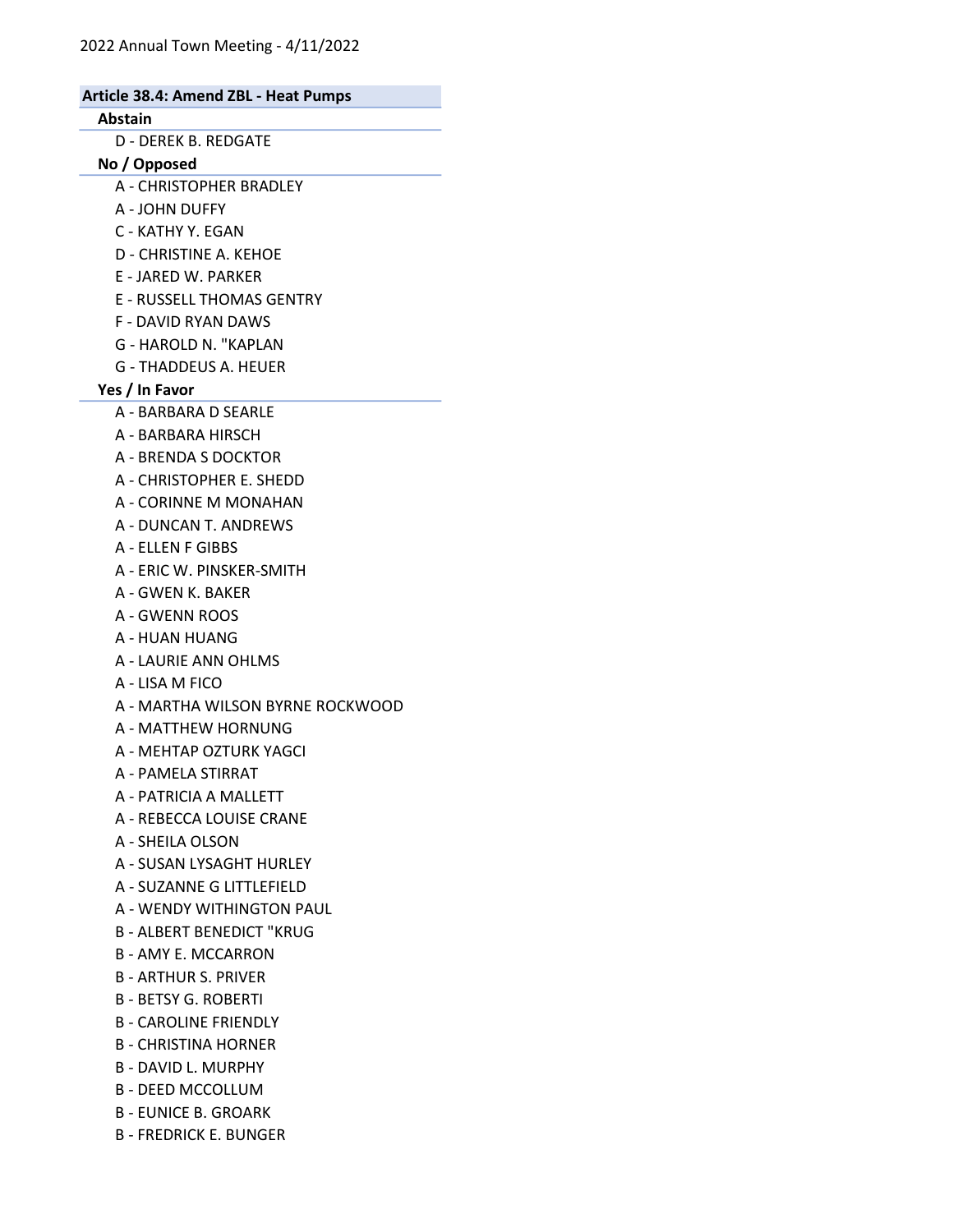- B GARY ARTHUR
- B IVY WANG
- B JAMES L. ROBERTI
- B JOSEPH MICHAEL "HICKSON
- B JOSEPH SCHOTT
- B KATHERINE S. CORT
- B KELLY C. FRIENDLY
- B LINDA H. CHOW
- B MARY EATON CROWN
- B MELISSA A. MARTIN
- B MIDDLETON ANSLEY "MARTIN
- B NORA TRACY PHILLIPS
- B PAUL THOMAS DELANEY
- B PETRO LISOWSKY
- B ROBERTA MORGENSTERN
- B S. PETER W. JONES
- B SCOTT K. BENDER
- B SKYE JACOBS
- C ANDREA N. WARD
- C ANN M. HOWLEY
- C ANN WELKE RAPPAPORT
- C BEATRICE BEZMALINOVIC DHEBAR
- C CHRISTINE S. MIZZI
- C ELIZABETH LASHWAY
- C HOLLY M. GRACE
- C HYUN SOOK RYU SONG
- C KATE MCGEOUGH
- C KELLY MCCOULF NORRIS
- C LEANNE J. LEIBMAN
- C LINDA OLIVER GRAPE
- C LOIS C. SULLIVAN
- C LUCIENNE V. RONCO
- C MARCIA TESTA SIMONSON
- C MARTIN JAY "MCHALE
- C MORRIS RUSTY KELLOGG
- C PAMELA POSEY
- C ROYALL H. SWITZLER
- C SARA H. RAVERET
- C SARAH H. PEDERSEN
- C SHANI M. DEFINA
- C SHARON L. GRAY
- C STEVEN D. FESSLER
- C SUSAN K. MAGGIONI
- C THOMAS H. ULFELDER
- C WENDY HARRIS GARBER
- D ANN-MARA S. LANZA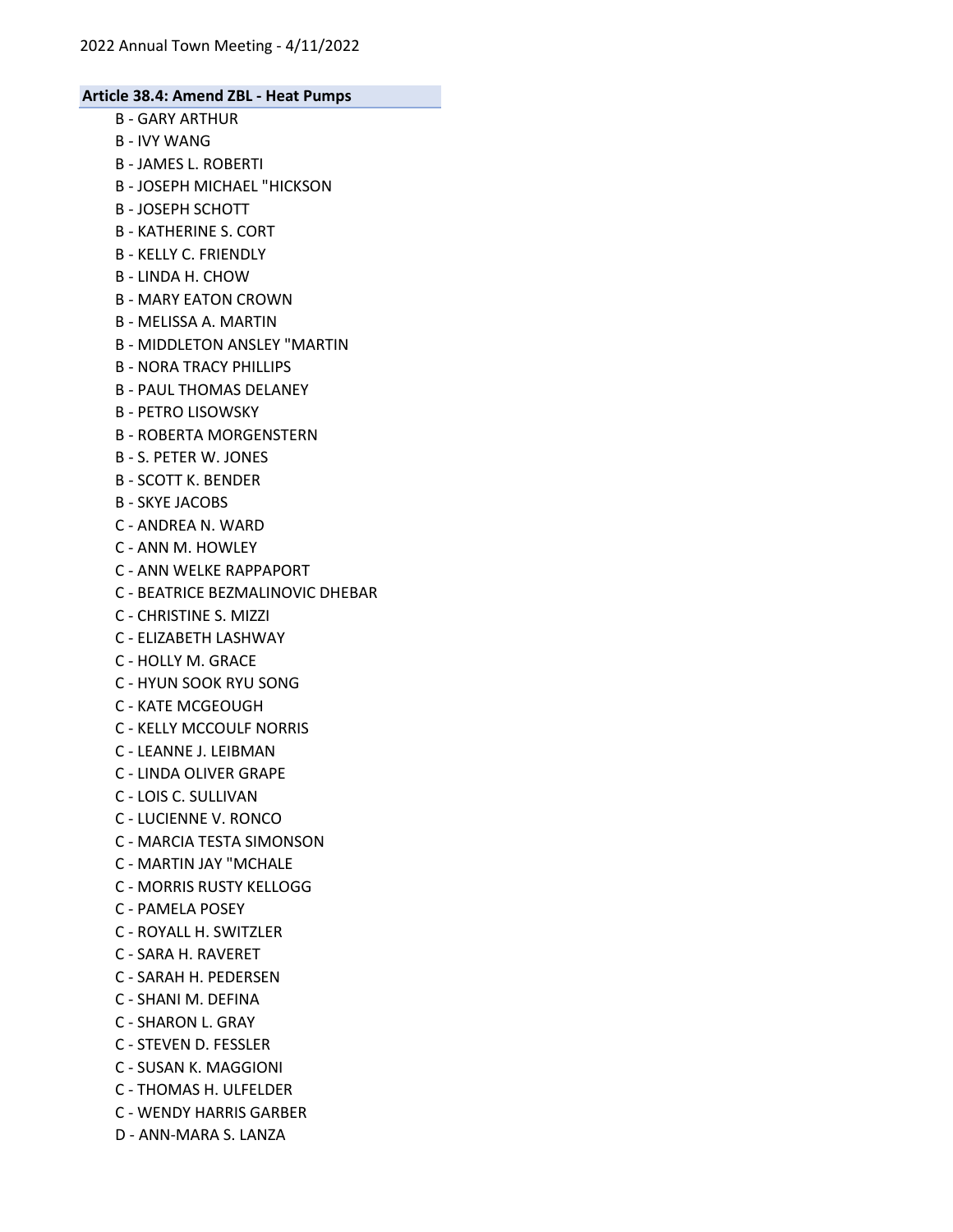- D CAROL ALMEDA-MORROW D - CRAIG EDWARD MACK D - DIANE E. HALL D - ELIZABETH H. SHLALA D - ELIZABETH SULLIVAN WOODS D - ELLIOT GODFREY SWAN D - ETHAN I. DAVIS D - GAIL FRANCES SULLIVAN D - IAN COHEN D - ILLANA S. NISSENBAUM D - JOHN D. LANZA D - JOHN SCHULER D - LAURA ROBERT-FRAGASSO D - LAURA SCHOTSKY OLTON D - LINA EVE VITA MUSAYEV D - LORI A. FERRANTE D - MARGIE PALLADINO D - MARK B. BENJAMIN D - MARY BETH GRIMM D - MASON R. SMITH D - MAURA MURPHY D - PATTI QUIGLEY D - QUENTIN S. PRIDEAUX D - RICHARD D. "HILL D - SANDRA SABA JOSEPH D - STEPHEN G. MURPHY D - W. ARTHUR "GARRITY E - CAREN PARKER E - DENNIS DISCHINO E - JACQUI VAN LOOY E - JESSICA BETH GRAHAM E - JOAN GAUGHAN E - JOHN FREDERICK ERHARD E - KATHERINE K. MACDONALD E - KATHERINE L. "BABSON E - KEVIN J. MACDONALD E - LAURENCE D. SHIND E - LISE M. OLNEY E - MARLA L. ROBINSON E - MARY GARD E - NANCY L. GOODEN WESTENBERG E - NEAL R. GOINS
- E ODESSA MB SANCHEZ
- E PAUL A. CRAMER
- E RAINA C. MCMANUS
- E RANI ELWY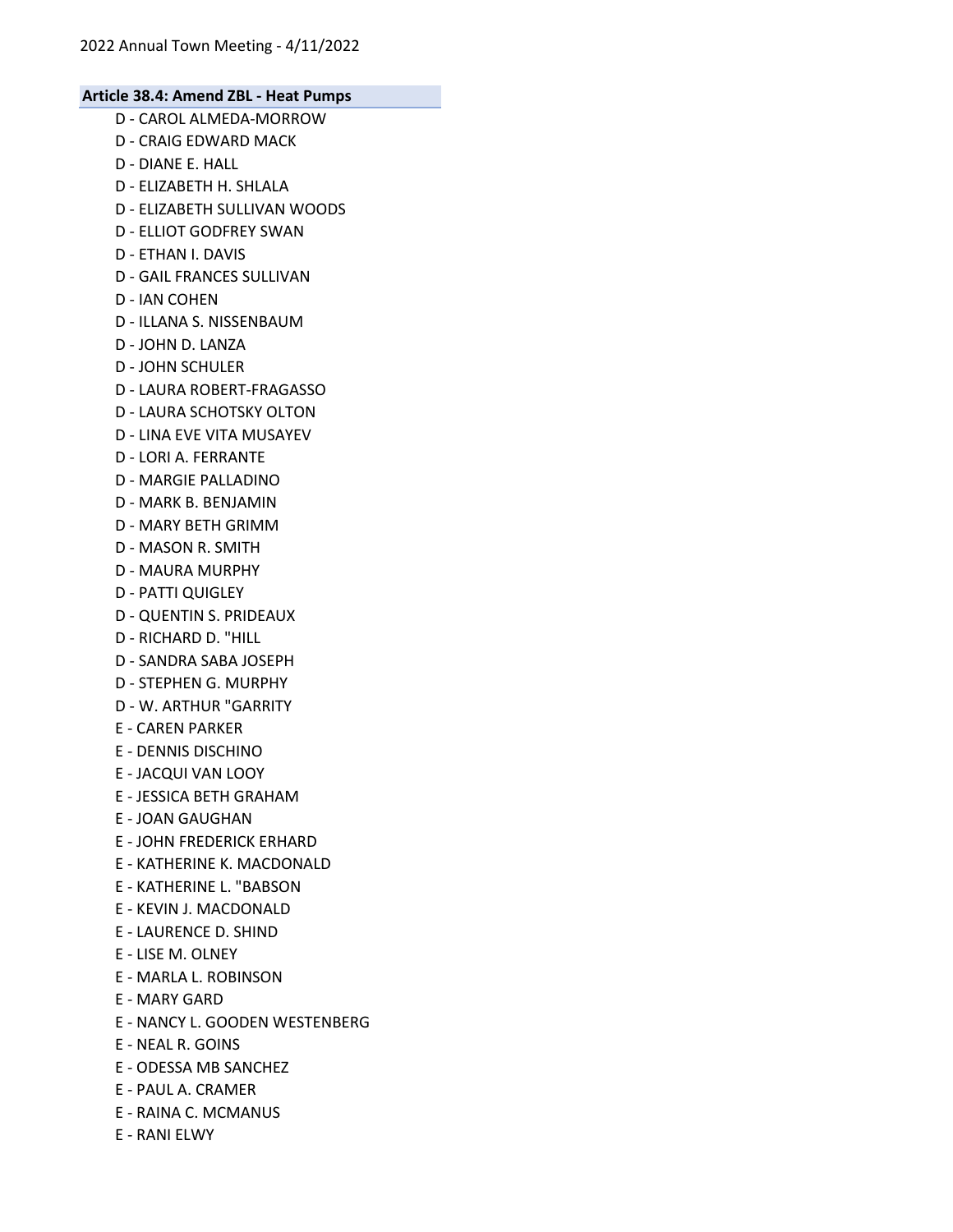- E REGINA C. LAROCQUE E - SUSAN E. RYAN E - SYLVIA T. HAHN-GRIFFITHS E - THOMAS J. MACDONALD E - TIMOTHY W. FULHAM E - WENDY A. HAERING-ENGELS E - WENDY S. BECK VON PECCOZ F - ANNE P. COHEN F - C. MADISON "RILEY F - CHRISTINE SWENSON LAWRENCE F - CYNTHIA C. EDWARDS F - DAVID LIVINGSTON F - ELAINE M. PUTNAM F - ELIZABETH LANGE F - ELIZABETH MAY F - FREDERIC W. RIPLEY F - HOPE CROSIER F - JAY PROSNITZ F - JULIE RISING BRYAN F - LISA COLLINS F - MICHAEL ANDREW LICATA
- F MICHAEL J. MASTRIANNI
- F MICHELE DRAGON LIVINGSTON
- F NICHOLE ANN BERNIER
- F NIKI BRINKMAN-OFENLOCH
- F PRUDENCE B. HAY
- F SALVATORE "DEFAZIO
- F SARA A. JENNINGS
- F SHAWN BAKER
- F SHELLY WARD
- F STEVEN J. SIMONS
- F SUSAN KAGAN LANGE
- F VICTORIA J. OSTLER
- F VIRGINIA LEE FERKO
- G ALICE HANLON PEISCH
- G ALLAN L. PORT
- G ANDREW A. WILSON
- G CRAIG L. COHEN
- G DIANE CAMPBELL
- G DOUGLAS W. SMITH
- G EDWARD D. FOLLAND
- G FREDERICK W. SCHALLER
- G JANET Z. GIELE
- G JE'LESIA JONES
- G JOAN HACKETT CODY
- G JUDSON L. JAFFE